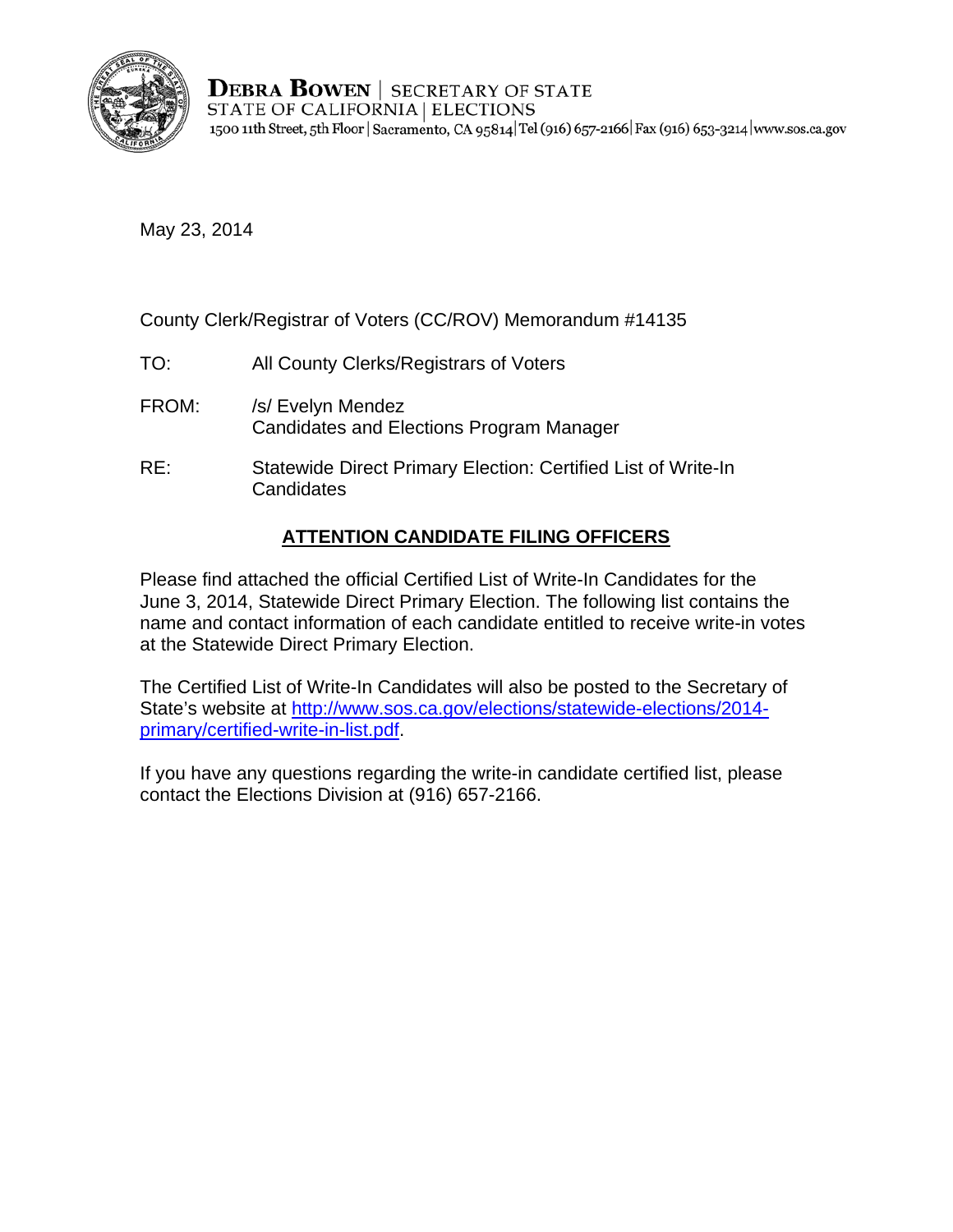

## **SECRETARY OF STATE**

### CERTIFIED LIST OF WRITE-IN CANDIDATES FOR THE JUNE 3, 2014, STATEWIDE DIRECT PRIMARY ELECTION

## OFFICE OF THE SECRETARY OF STATE **STATE OF CALIFORNIA**

I, Debra Bowen, Secretary of State of the State of California, do hereby certify

That the following list contains the name and address, office sought, and the party preference of each candidate entitled to receive write-in votes at the June 3, 2014, Statewide Direct Primary Election.

Dated at Sacramento, California, this 23<sup>rd</sup> day of May, 2014.

Jena Bower

**DEBRA BOWEN** Secretary of State



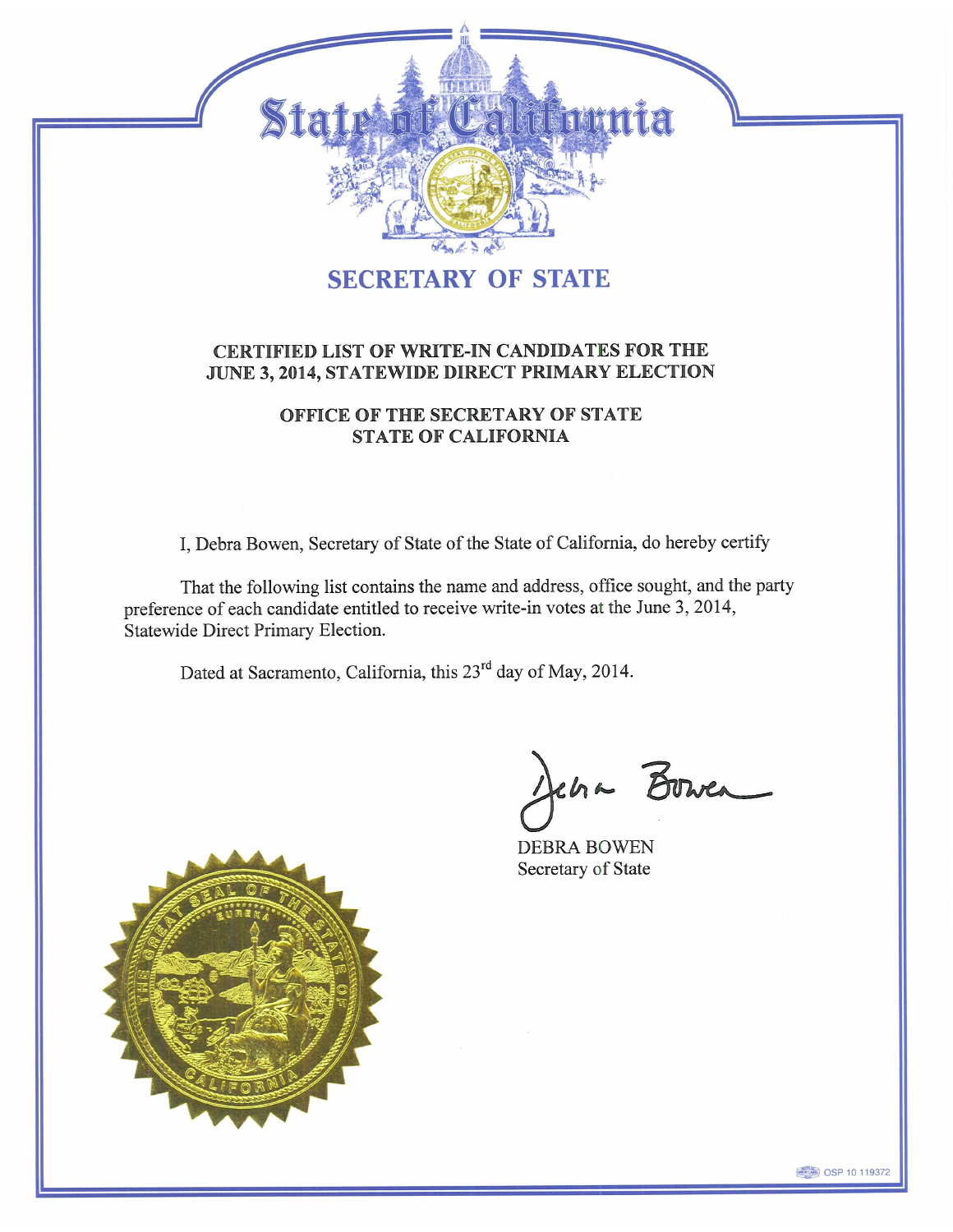5/23/2014 Page 1 of 11

## **GOVERNOR**

### **KAREN JILL BERNAL Democratic**

17825 1/2 CHATSWORTH GRANADA HILLS, CA 91344 (818) 813-8150 (Business) E-MAIL: jill\_bernal@yahoo.com

#### **JIMELLE L. WALLS No Party Preference**

475 N POPLAR AVE APT J FRESNO, CA 93701 (559) 905-5488 (Business)

### **NICKOLAS WILDSTAR No Party Preference**

PO BOX 7361 HUNTINGTON BEACH, CA 92615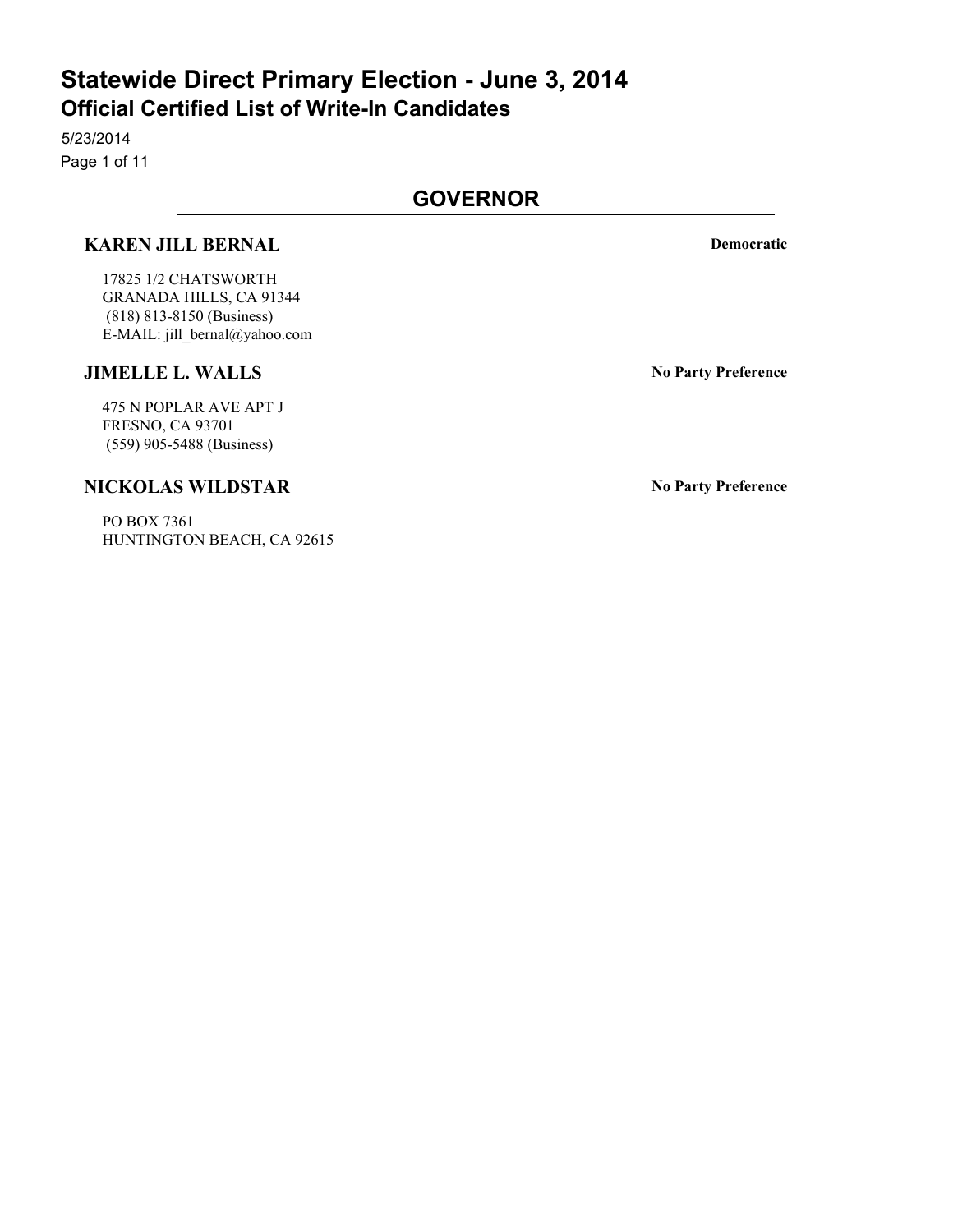5/23/2014 Page 2 of 11

## **BOARD OF EQUALIZATION MEMBER DISTRICT 3**

#### **G. RICK MARSHALL Republican**

2065 W 235TH ST TORRANCE, CA 90501-5811 (310) 346-7425 (Business) (310) 346-7425 (Residence) E-MAIL: grmarshall@sbcglobal.net WEBSITE: www.grickmarshall.com

#### **JOSE E. CASTANEDA Libertarian**

PO BOX 1161 SOUTH PASADENA, CA 91801 (626) 458-5862 (Business) (213) 587-1305 (Residence) E-MAIL: lpclavc@aol.com

### **ERIC S. MOREN Peace and Freedom**

224 OAKWOOD ST VENTURA, CA 93001 (805) 602-7175 (Business) E-MAIL: morenseric@gmail.com

#### **JAN B. TUCKER Peace and Freedom**

PO BOX 433 TORRANCE, CA 90508-0433 (818) 720-3719 (Business) (310) 618-9596 (Residence) (310) 618-1950 (FAX) E-MAIL: pr@janbtucker.com WEBSITE: www.janbtucker.com

## **UNITED STATES REPRESENTATIVE DISTRICT 10**

#### **DAVID PAUL CHRISTENSEN No Party Preference**

793 S TRACY BLVD #231 TRACY, CA 95376 (209) 830-8249 (Business) E-MAIL: dpchrist@holgerdanske.com WEBSITE: www.christensenforcongress.org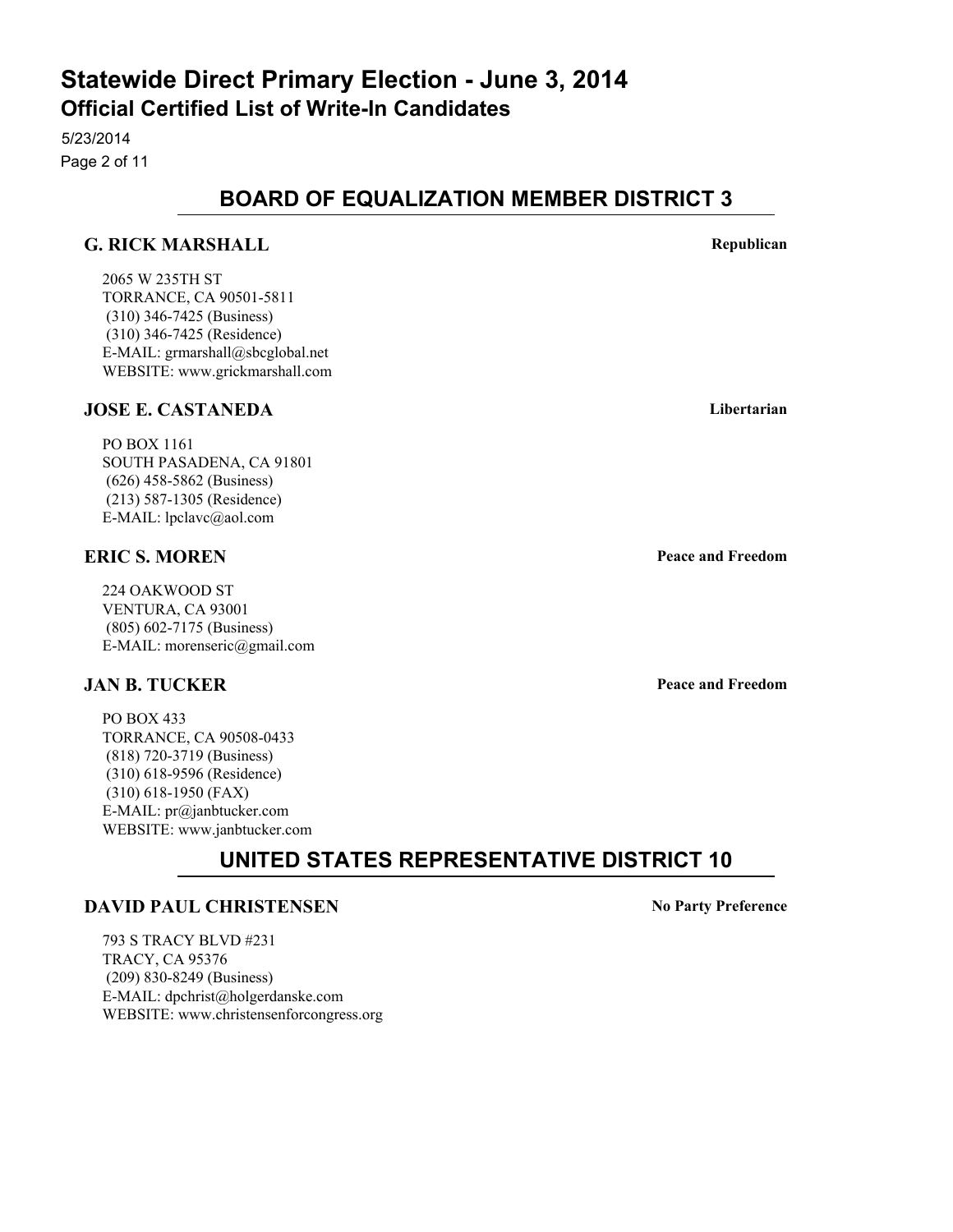5/23/2014 Page 3 of 11

## **UNITED STATES REPRESENTATIVE DISTRICT 11**

#### **VIRGINIA FULLER American Independent**

PO BOX 1111 PINOLE, CA 94564 WEBSITE: www.fullerforcongress.org

## **UNITED STATES REPRESENTATIVE DISTRICT 23**

### **RAUL GARCIA Democratic**

1799 ORCHID LN WASCO, CA 93280 (661) 772-3477 (Business)

## **MIKE BIGLAY Republican**

10047 PRETORIA RD TEHACHAPI, CA 93561 (661) 810-5593 (Business) (661) 810-5357 (Residence) E-MAIL: m.biglay@aol.com

## **GAIL K. LIGHTFOOT Libertarian**

849 MESA DR ARROYO GRANDE, CA 93420 (805) 481-3434 (Business) E-MAIL: sosvotelp@aol.com WEBSITE: www.gailklightfoot.com

#### **RONALD L. PORTER** No Party Preference

717 W ROBERTSON RD RIDGECREST, CA 93555 (510) 499-6435 (Residence)

**UNITED STATES REPRESENTATIVE DISTRICT 28**

#### **SAM YOUSUF Republican**

2521 N KEYSTONE ST BURBANK, CA 91504 (818) 562-7551 (Business) (818) 970-6518 (Residence)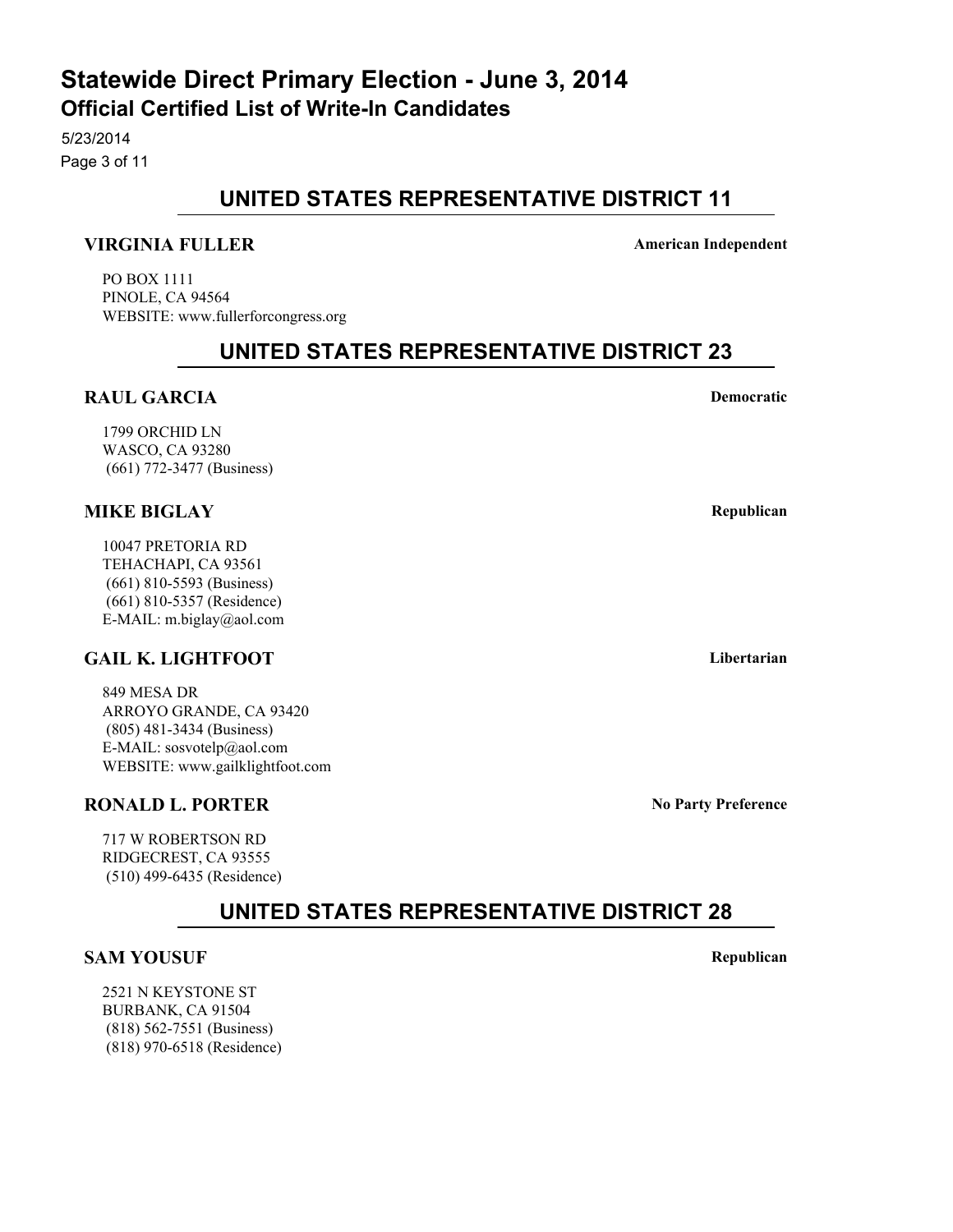5/23/2014 Page 4 of 11

## **UNITED STATES REPRESENTATIVE DISTRICT 30**

### **KARL SIGANPORIA Democratic**

5255 A MOWRY AVE #173 FREMONT, CA 94538 (310) 210-1824 (Business) E-MAIL: karl@karlforcongress.org WEBSITE: www.karlforcongress.org

**A. RAB No Party Preference**

23636 SPIRES ST WEST HILLS, CA 91304 (818) 793-9900 (Business) E-MAIL: rajirab@gmail.com WEBSITE: www.rabforcongress.com

## **UNITED STATES REPRESENTATIVE DISTRICT 33**

### **THEO MILONOPOULOS No Party Preference**

11956 BRIARVALE LN STUDIO CITY, CA 91604 (323) 301-5707 (Business) (323) 301-5707 (Residence) E-MAIL: theo.milonopoulos@gmail.com WEBSITE: www.theo4congress.com

## **UNITED STATES REPRESENTATIVE DISTRICT 34**

## **JONATHAN TURNER SMITH No Party Preference**

215 W 7TH ST STE 709 LOS ANGELES, CA 90014 (213) 713-0267 (Business) (213) 488-1729 (Residence) E-MAIL: turnersmith4congress@gmail.com WEBSITE: www.writeinjonathansmith.com

## **UNITED STATES REPRESENTATIVE DISTRICT 35**

#### **BENJAMIN "BEN" LOPEZ Republican**

PO BOX 141 MONTCLAIR, CA 91763 (909) 437-8174 (Business) (909) 437-8174 (Residence) E-MAIL: lopezben76@gmail.com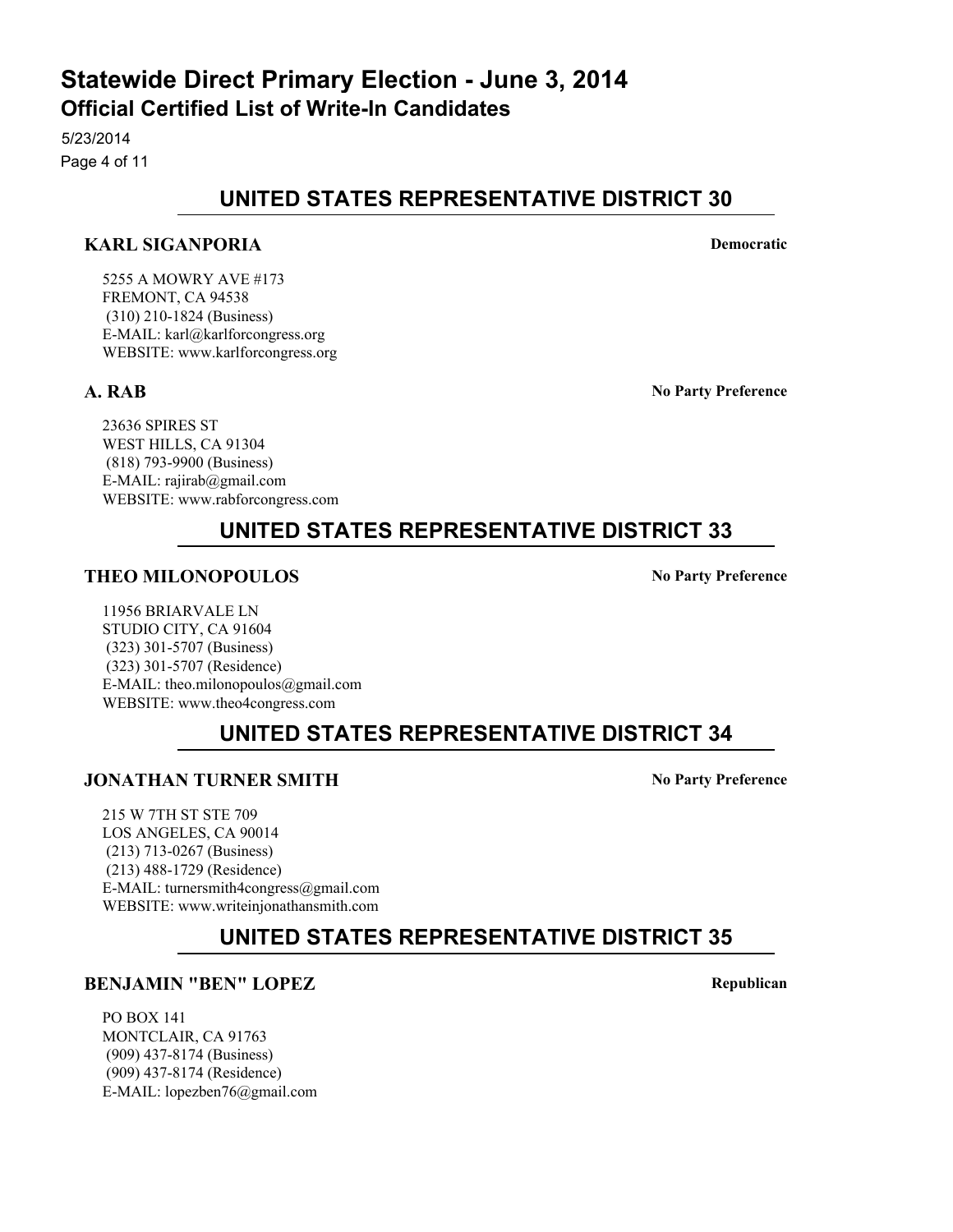5/23/2014 Page 5 of 11

## **UNITED STATES REPRESENTATIVE DISTRICT 42**

#### **FLOYD HARVEY Republican**

35422 COYOTE CREEK CT LAKE ELSINORE, CA 92532 (951) 244-9127 (Business) (951) 244-9127 (FAX) E-MAIL: floydharveyjr@yahoo.com

## **UNITED STATES REPRESENTATIVE DISTRICT 43**

#### **BRANDON M. COOK American Independent**

2316 W 235TH PL TORRANCE, CA 90501 (310) 897-8042 (Business) (310) 897-8042 (Residence) E-MAIL: brandon.cook@outlook.com WEBSITE: www.facebook.com/cook4congress

## **UNITED STATES REPRESENTATIVE DISTRICT 44**

#### **ADAM SHBEITA Peace and Freedom**

211 S STATE COLLEGE BLVD #397 ANAHEIM, CA 92806 WEBSITE: www.peaceandfreedom2012/posts280

## **UNITED STATES REPRESENTATIVE DISTRICT 47**

#### **GEORGE BROGAN Republican**

18971 IRONWOOD LN SANTA ANA, CA 92705 (949) 451-5687 (Business) (714) 731-1394 (Residence) E-MAIL: gbrogan@ivc.edu WEBSITE: www.democracy.com/george-brogan

## **UNITED STATES REPRESENTATIVE DISTRICT 49**

#### **JOHNNY MOORE Democratic**

127 WARNER ST OCEANSIDE, CA 92057 (469) 450-2242 (Business) E-MAIL: jaymoore12@hotmail.com WEBSITE: www.voteforjohnnymoore.com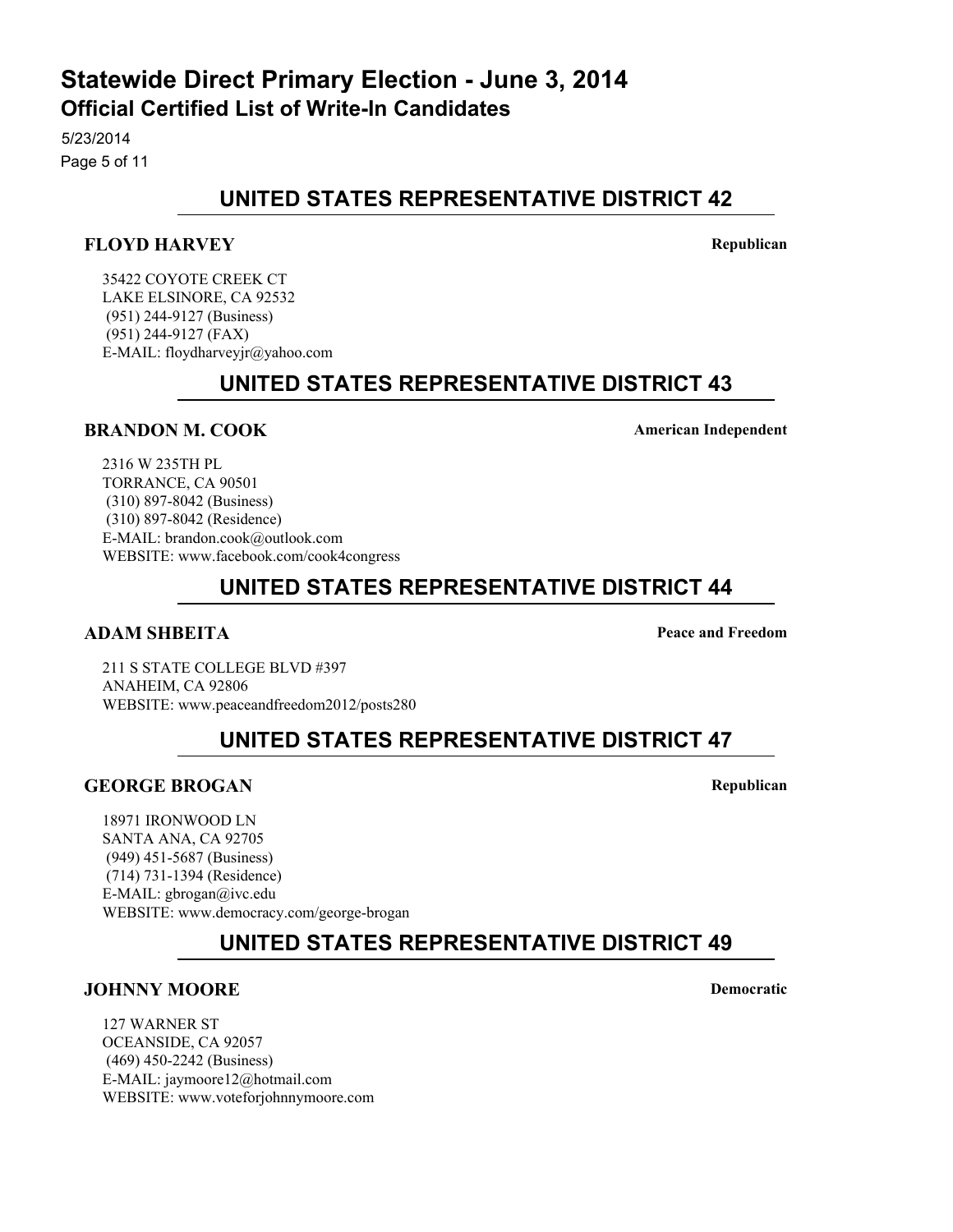5/23/2014 Page 6 of 11

## **UNITED STATES REPRESENTATIVE DISTRICT 51**

## **ERNEST GRIFFES Republican**

458 CITRUS AVE IMPERIAL BEACH, CA 91932 (858) 220-6631 (Business) (858) 220-6631 (Residence) E-MAIL: ergriffes@yahoo.com

## **STATE SENATOR DISTRICT 16**

## **RUTH MUSSER-LOPEZ Democratic**

420 E ST NEEDLES, CA 92363 (760) 885-9374 (Business) E-MAIL: ruth4statesenate@gmail.com WEBSITE: www.ruth4statesenate.com

## **STATE SENATOR DISTRICT 22**

## **MARC RODRIGUEZ Republican**

15523 FAIRGROVE AVE LA PUENTE, CA 91744 (626) 533-2605 (Business) E-MAIL: marcrodriguez7@aol.com

## **STATE SENATOR DISTRICT 36**

## **GARY KEPHART Democratic**

53 DAWNWOOD LADERA RANCH, CA 92694 (949) 290-1913 (Residence) E-MAIL: gary\_kephart@pobox.com

**STATE SENATOR DISTRICT 40**

## **MICHAEL DIAZ Republican**

PO BOX 285 CHULA VISTA, CA 91912 (619) 746-8220 (Business)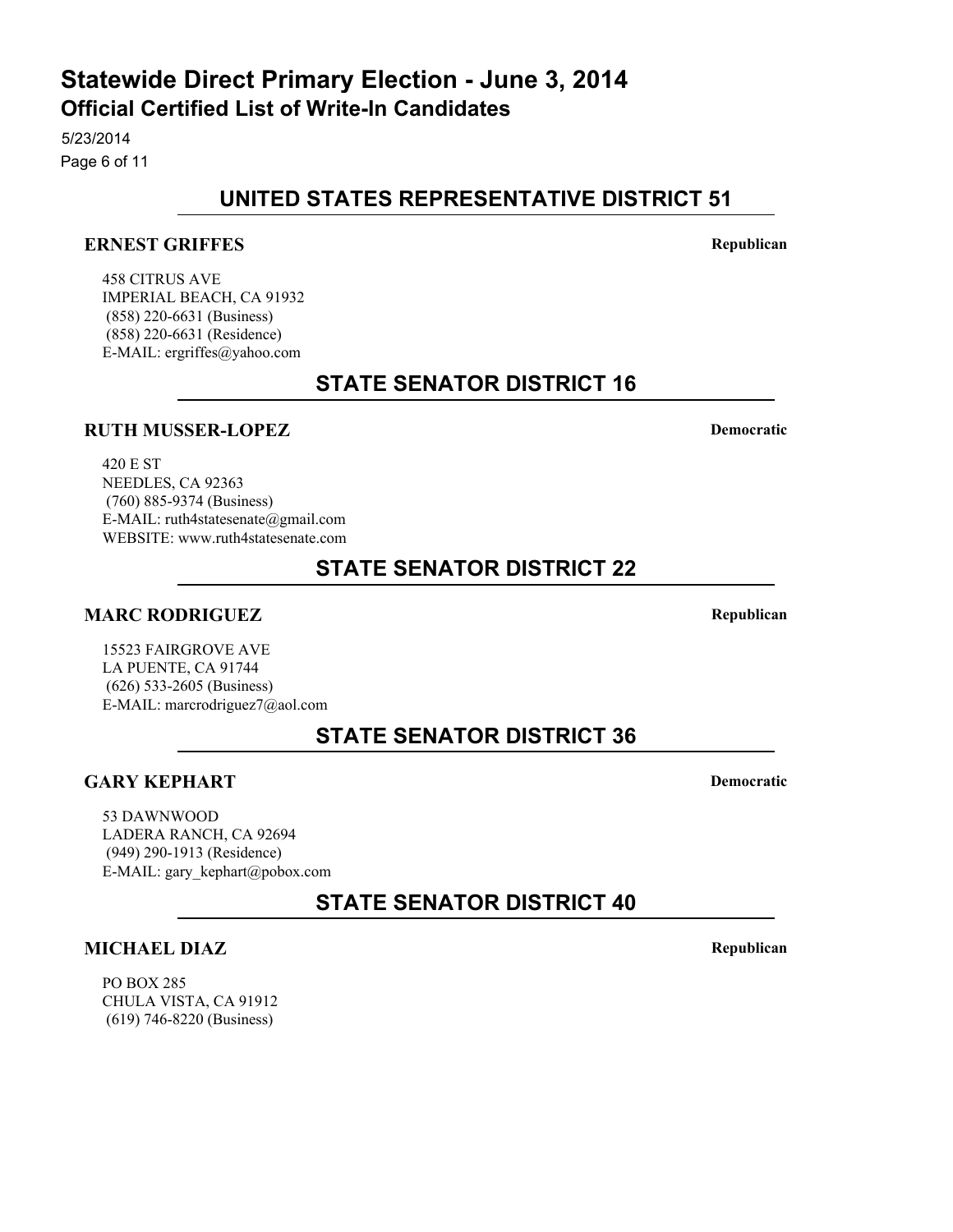# **STATE ASSEMBLY MEMBER DISTRICT 5**

#### **PATRICK D. HOGAN Libertarian**

PO BOX 1445 COARSEGOLD, CA 93614-1445 (559) 760-9588 (Business) (559) 760-9588 (Residence) E-MAIL: patricktheemail@gmail.com

**STATE ASSEMBLY MEMBER DISTRICT 14**

#### **JOY D. DELEPINE Republican**

3136 BONIFACIO ST CONCORD, CA 94519 (925) 676-8843 (Business) E-MAIL: jdelepineforassembly14@gmail.com

#### **JOHN HENRY KIMACK No Party Preference**

2856 LANE DR CONCORD, CA 94518

**STATE ASSEMBLY MEMBER DISTRICT 21**

#### **JACK MOBLEY Republican**

PO BOX 3528 MERCED, CA 95344 (209) 725-8658 (Business)

**STATE ASSEMBLY MEMBER DISTRICT 31**

#### **WALTER O. VILLARREAL MODE IN PROPERTY PROPERTY PREFERENCE**

PO BOX 370 DEL REY, CA 93616-0370 (559) 309-3572 (Business)

## **Official Certified List of Write-In Candidates Statewide Direct Primary Election - June 3, 2014**

5/23/2014 Page 7 of 11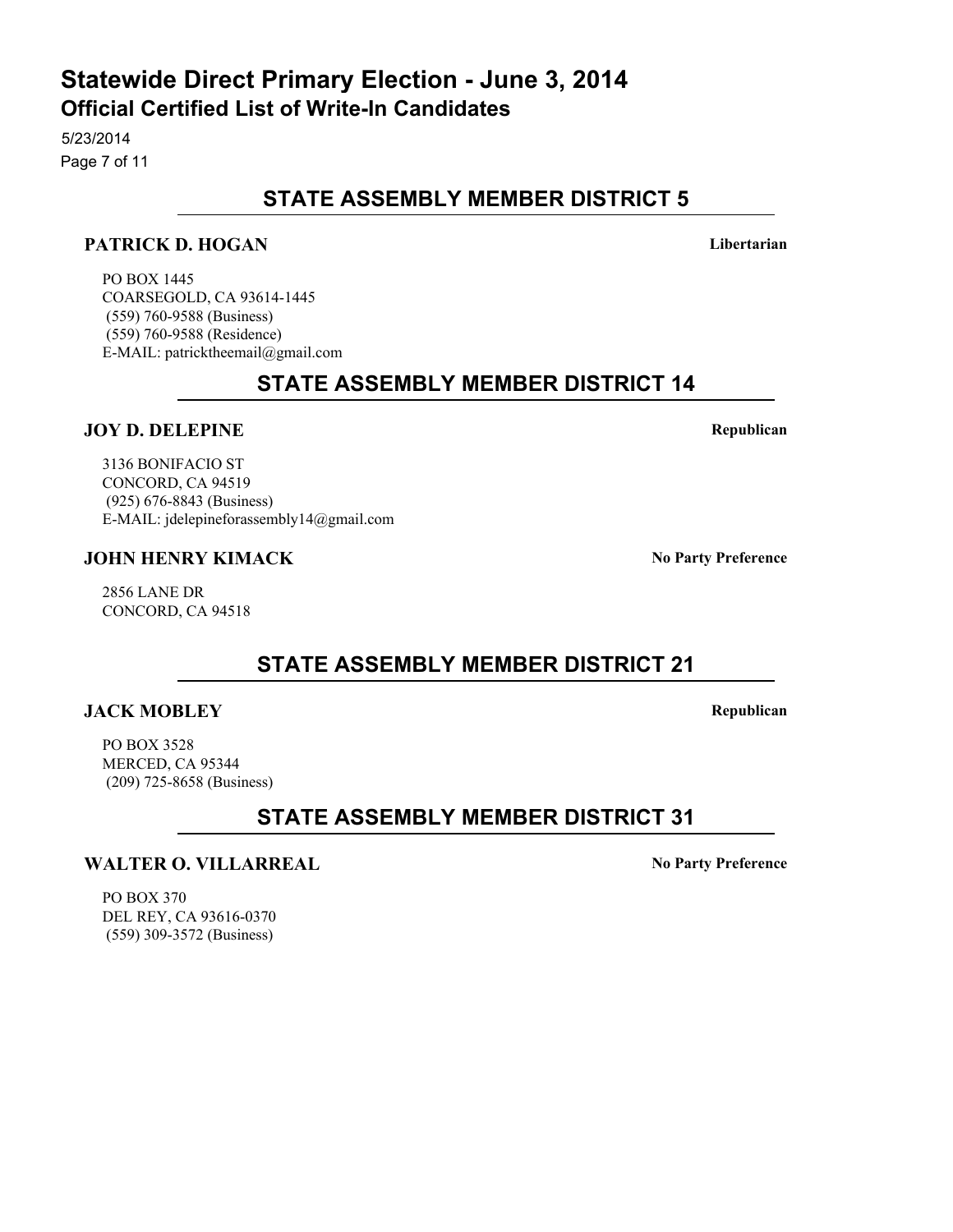5/23/2014 Page 8 of 11

## **STATE ASSEMBLY MEMBER DISTRICT 39**

#### **MICHAEL B. BOYD Republican**

7774 VIA CATALINA BURBANK, CA 91504 (818) 384-1387 (Business) (818) 504-0612 (Residence) (818) 504-0620 (FAX) E-MAIL: minnowftr@aol.com

## **STATE ASSEMBLY MEMBER DISTRICT 41**

#### **SAMUEL S. FORSEN Republican**

154 W FOOTHILL BLVD A #234 UPLAND, CA 91786 (909) 921-6702 (Business) E-MAIL: assemblysam@yahoo.com

#### **LINDA HAZELTON Republican**

PO BOX 68 UPLAND, CA 91785 (909) 920-3993 (Residence) E-MAIL: meetyahshua@hotmail.com

#### **NATHANIEL TSAI Republican**

742 AMHERST AVE #1368 CLAREMONT, CA 91711 (626) 675-3521 (Business) E-MAIL: tsai4assembly@gmail.com WEBSITE: www.tsai4assembly.com

#### **TED BROWN** Libertarian

PO BOX 70594 PASADENA, CA 91117 (626) 794-7101 (Business) (626) 429-1661 (Residence) (626) 716-9212 (FAX) E-MAIL: tedbrown1776@hotmail.com WEBSITE: www.tedbrown.org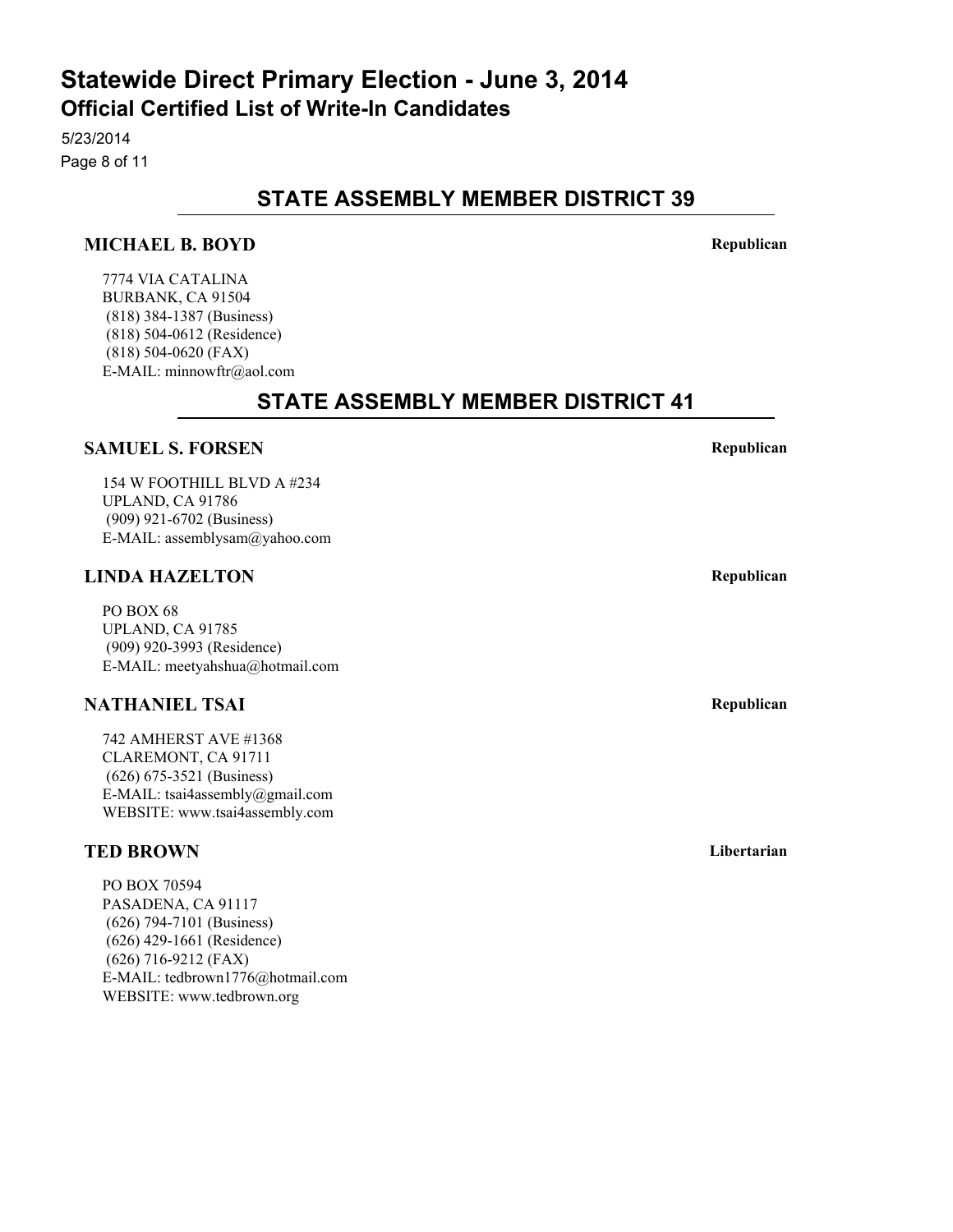5/23/2014 Page 9 of 11

## **STATE ASSEMBLY MEMBER DISTRICT 47**

## **KELLY J. CHASTAIN Republican**

920 VIRGINIA AVE COLTON, CA 92324 (909) 825-6007 (Business) (909) 825-6007 (Residence) E-MAIL: kchastain@sbcglobal.net

## **STATE ASSEMBLY MEMBER DISTRICT 51**

## **STEPHEN C. SMITH Republican**

2738 LOMPOC ST LOS ANGELES, CA 90065 (323) 359-3657 (Business) (323) 256-7244 (Residence) E-MAIL: mrsmithgoestowashington@hotmail.com

## **STATE ASSEMBLY MEMBER DISTRICT 60**

## **KEN PARK Democratic**

PO BOX 77174 CORONA, CA 92881 (213) 500-5479 (Business) (951) 255-7364 (Residence)

## **OLIVER UNAKA Democratic**

540 HIDDEN VALLEY PKWY STE 106-160 CORONA, CA 92879 (951) 638-9360 (Business) E-MAIL: oliver@unaka4assembly.com WEBSITE: www.unaka4assembly.com

## **JOHN FARR Libertarian**

6905 HARRISON EASTVALE, CA 92880 (951) 741-2028 (Business) E-MAIL: cor225@gmail.com WEBSITE: www.cms.electjohnfarr.webnode.com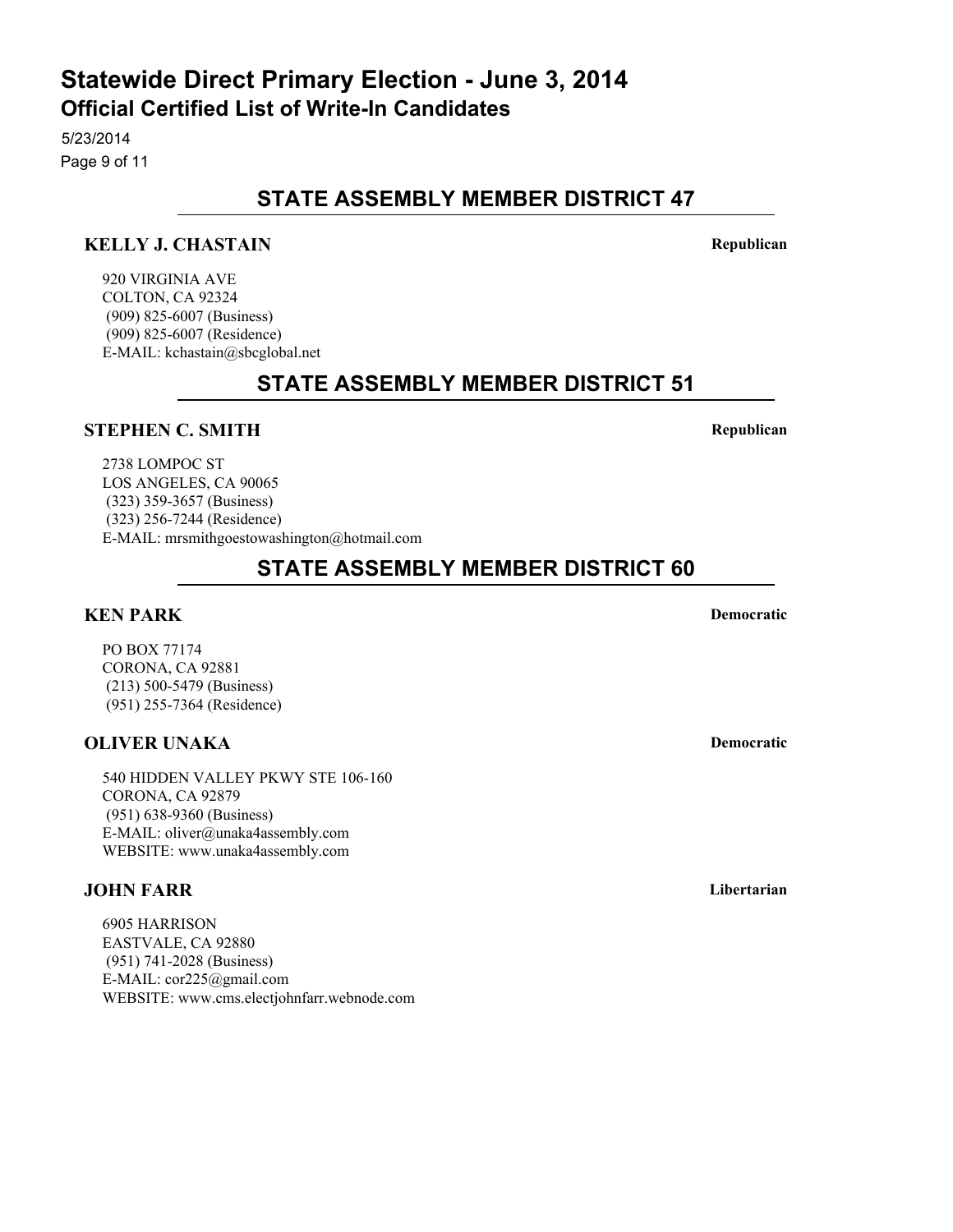# **STATE ASSEMBLY MEMBER DISTRICT 67**

## **CONRAD MELTON Democratic**

28620 HOYLAKE CT MENIFEE, CA 92586 (951) 301-0677 (Business) E-MAIL: conimelt@verizon.net

## **STATE ASSEMBLY MEMBER DISTRICT 71**

#### **HOWARD L. KATZ Democratic**

35125 CALLE NOPAL TEMECULA, CA 92592 (909) 227-0202 (Business) (951) 693-4964 (FAX) E-MAIL: hkatz@iinet.com

## **STATE ASSEMBLY MEMBER DISTRICT 75**

#### **NICHOLAS SHESTOPLE Democratic**

PO BOX 891551 TEMECULA, CA 92589 (951) 303-3107 (Business) (951) 303-3107 (Residence) E-MAIL: nshestople@earthlink.net

#### **MIKE PASTER Libertarian**

3652 PALOMAR DR FALLBROOK, CA 92028 (760) 622-9069 (Business)

**STATE ASSEMBLY MEMBER DISTRICT 76**

#### **THOMAS KROUSE Republican**

PO BOX 1544 CARLSBAD, CA 92018 (760) 659-3755 (Business) E-MAIL: info@krouseforassembly.com WEBSITE: www.krouseforassembly.com

## **Official Certified List of Write-In Candidates Statewide Direct Primary Election - June 3, 2014**

5/23/2014 Page 10 of 11